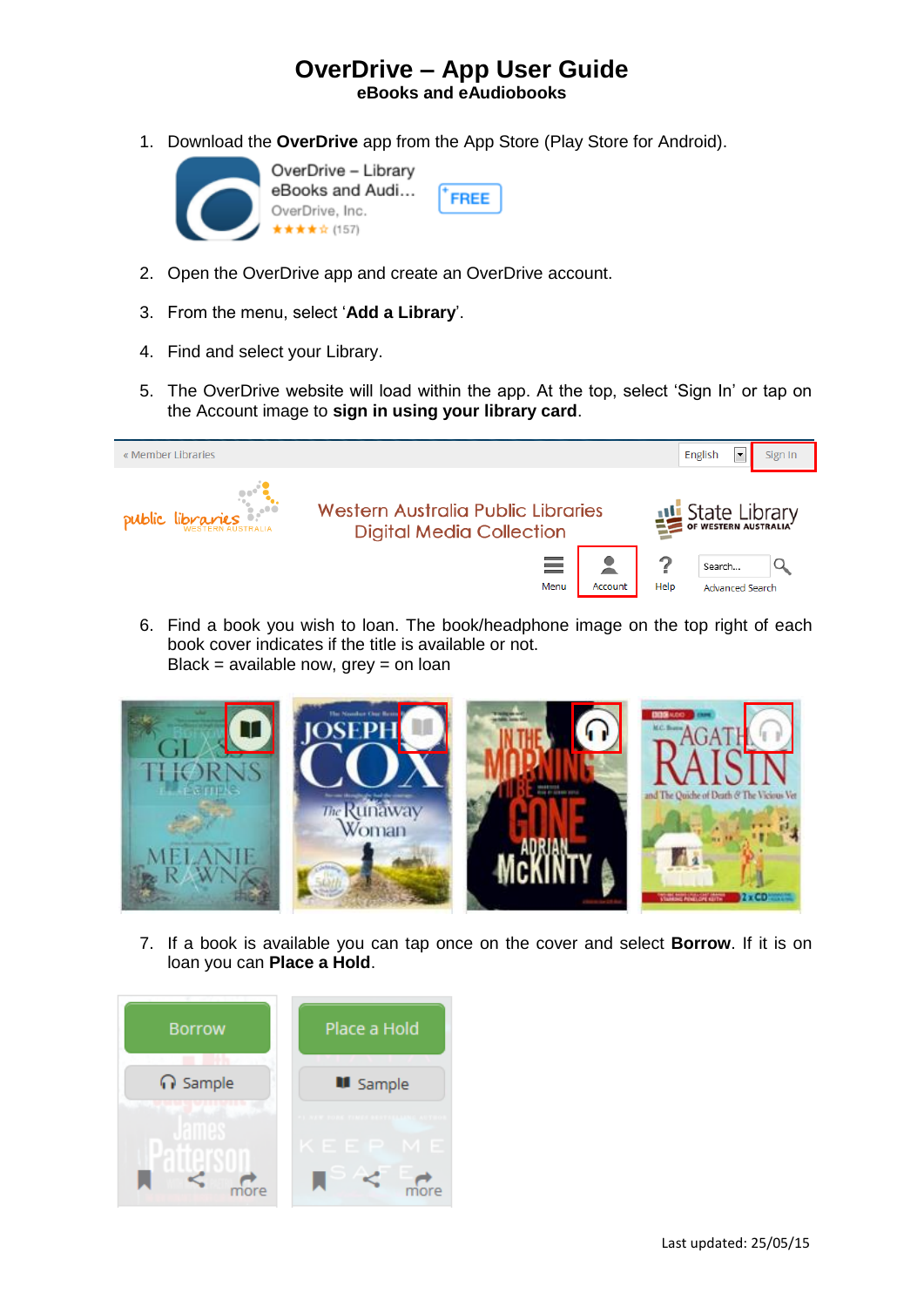## **OverDrive – App User Guide eBooks and eAudiobooks**

- 8. After tapping on Borrow you will be redirected to the Overdrive website bookshelf where you will see the titles you have on loan.
- 9. Select '**Download**' next to the title you have just borrowed.



The Look of Love Bella Andre

- 10. A grey box with 'Loading Title' will display. The title is being downloaded to your device. eBooks will generally take no more than 2 minutes to download. eAudiobooks will download chapter by chapter and will take at least 30 minutes (depending on your internet speed).
- 11. Once the box disappears, select the app's **Menu** icon from the top left corner. It will look like one of the following two icons;



12. Select '**Bookshelf**' from the menu



- 13. This is where you will read/listen, return and/or delete your books from.
- 14. Tap once on a book cover to start reading/listening.